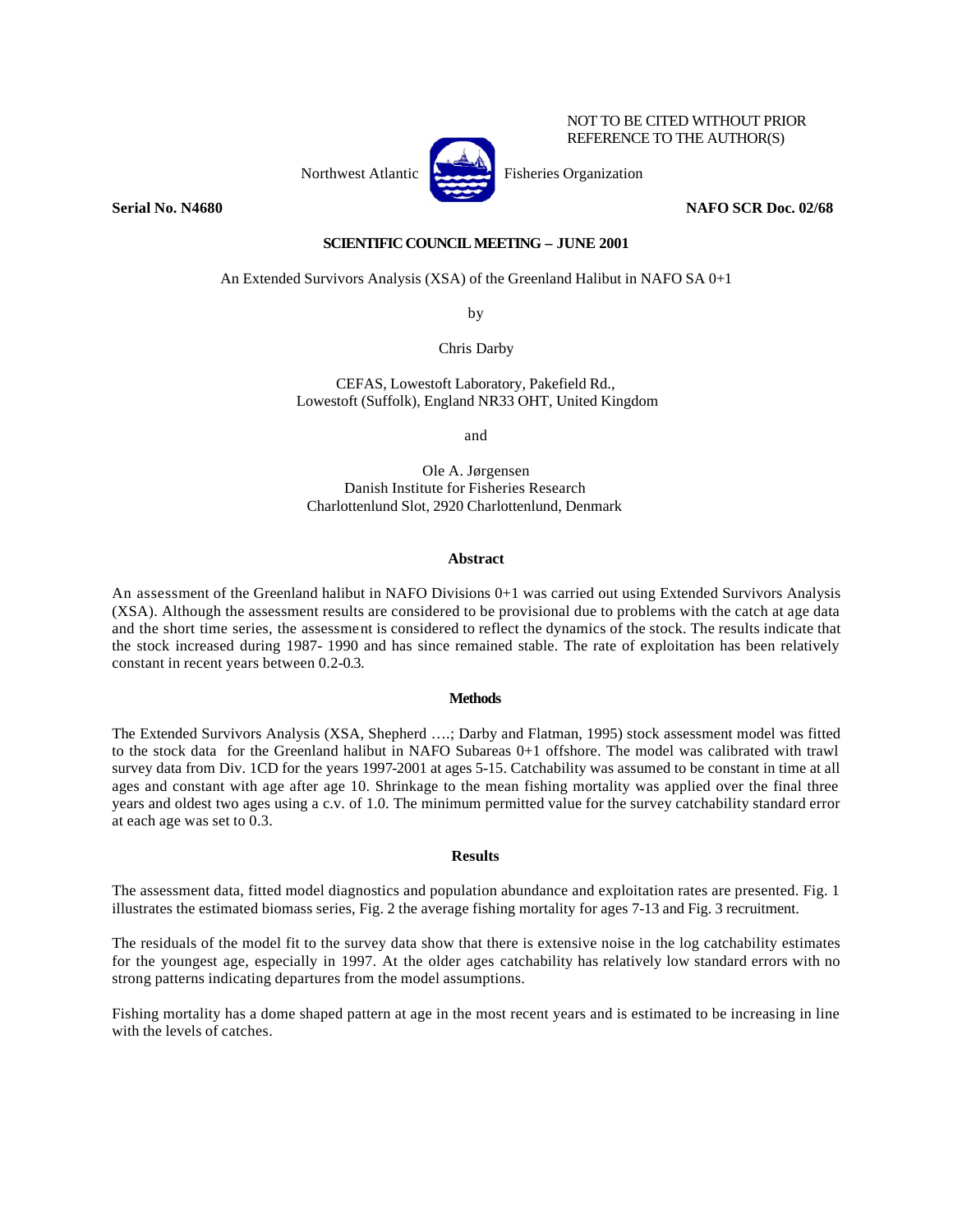Spawning stock and total biomass are estimated to have increased during 1987-1993 and have subsequently remained stable.

There are concerns as to the availability of the length distributions used to derive the catch at age data for this stock and the results are therefore considered to be representative of the overall trends and levels of the stock and exploitation dynamics.

# **References**

- DARBY, C.D ., and S. FLATMAN. 1994. Virtual Population Analysis: Version 3.1 (Windows/Dos) user guide. Info. Tech. Ser., MAFF Direct. Fish. Res., Lowestoft, (1): 85 p.
- Shepherd, J. G. 1999. Extended survivors analysis: An improved method for the analysis of catch-at-age data and abundance indices ICES Journal of Marine Science Vol. 56, No. 5, October 1999 pp. 584-591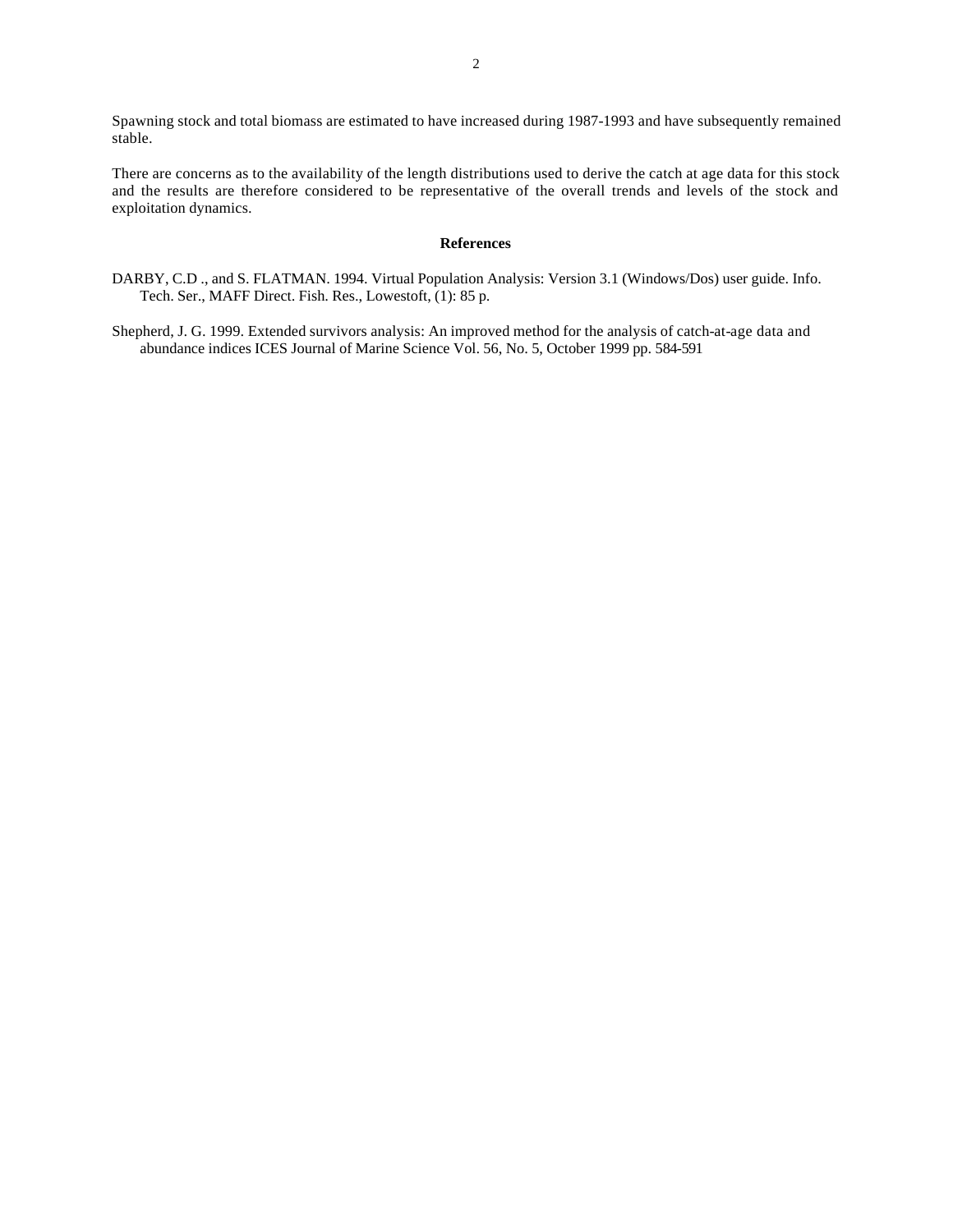#### Run title : GREENLAND HALIBUT NAFO SUBAREAS 0+1

At 12/06/2002 14:06

| Table 1            | Catch numbers at age |      |      | Numbers*10**-3 |       |       |       |       |      |      |      |      |      |       |       |
|--------------------|----------------------|------|------|----------------|-------|-------|-------|-------|------|------|------|------|------|-------|-------|
| <b>YEAR</b><br>AGE | 1987                 | 1988 | 1989 | 1990           | 1991  | 1992  | 1993  | 1994  | 1995 | 1996 | 1997 | 1998 | 1999 | 2000  | 2001  |
| 5                  | $\overline{2}$       |      |      | 4              | 20    | 53    | 241   | 254   | 152  | 151  | 41   | 71   | 262  | 415   | 70    |
| 6                  | 31                   | 29   | 36   | 87             | 318   | 678   | 651   | 862   | 552  | 530  | 311  | 372  | 1092 | 1106  | 987   |
|                    | 182                  | 190  | 244  | 592            | 1742  | 2967  | 2242  | 2472  | 1628 | 1818 | 1556 | 677  | 1759 | 1677  | 3238  |
| 8                  | 296                  | 354  | 409  | 1711           | 2679  | 4311  | 2356  | 1692  | 940  | 1575 | 2110 | 1187 | 1174 | 1144  | 1817  |
| 9                  | 193                  | 245  | 212  | 1356           | 1418  | 2604  | 1048  | 954   | 558  | 660  | 1042 | 900  | 672  | 772   | 1164  |
| 10                 | 77                   | 115  | 75   | 711            | 533   | 951   | 590   | 294   | 259  | 306  | 438  | 572  | 375  | 501   | 780   |
|                    | 40                   | 80   | 47   | 359            | 221   | 398   | 224   | 183   | 228  | 160  | 232  | 422  | 234  | 443   | 506   |
| 12                 | 18                   | 61   | 48   | 195            | 144   | 231   | 130   | 160   | 188  | 127  | 118  | 205  | 184  | 291   | 274   |
| 13                 | 10                   | 58   | 44   | 189            | 108   | 158   | 72    | 125   | 104  | 64   | 96   | 153  | 172  | 178   | 101   |
| 14                 | 9                    | 46   | 42   | 115            | 60    | 85    | 59    | 58    | 80   | 57   | 21   | 98   | 95   | 68    | 50    |
| 15                 | 6                    | 35   | 26   | 67             | 36    | 45    | 37    | 55    | 85   | 39   | 13   | 19   | 61   | 75    | 22    |
| $+qp$              | 9                    | 20   | 13   | 20             | 8     | 24    | 32    | 51    | 69   | 71   | 12   | 4    | 62   | 27    | 18    |
| <b>TOTALNUM</b>    | 873                  | 1234 | 1197 | 5406           | 7287  | 12505 | 7682  | 7160  | 4843 | 5558 | 5990 | 4680 | 6142 | 6697  | 9027  |
| <b>TONSLAND</b>    | 1295                 | 2605 | 2207 | 10540          | 10982 | 18070 | 11423 | 10144 | 8270 | 8982 | 9101 | 8693 | 9691 | 10689 | 13285 |
| SOPCOF %           | 101                  | 100  | 101  | 104            | 103   | 100   | 99    | 101   | 100  | 100  | 100  | 100  | 100  | 100   | 100   |

| Table           | Catch weight and stock weight at age (kg) |        |                |         |        |        |        |        |        |        |        |         |        |        |        |
|-----------------|-------------------------------------------|--------|----------------|---------|--------|--------|--------|--------|--------|--------|--------|---------|--------|--------|--------|
| <b>YEAR</b>     | 1987                                      | 1988   | 1989           | 1990    | 1991   | 1992   | 1993   | 1994   | 1995   | 1996   | 1997   | 1998    | 1999   | 2000   | 2001   |
| AGE             |                                           |        |                |         |        |        |        |        |        |        |        |         |        |        |        |
| 5               | 0.289                                     | 0.29   | 0.29           | 0.33    | 0.338  | 0.33   | 0.58   | 0.43   | 0.49   | 0.52   | 0.36   | 0.5     | 0.54   | 0.53   | 0.48   |
| 6               | 0.508                                     | 0.51   | 0.51           | 0.54    | 0.538  | 0.56   | 0.72   | 0.62   | 0.66   | 0.69   | 0.55   | 0.74    | 0.7    | 0.72   | 0.67   |
|                 | 0.739                                     | 0.74   | 0.74           | 0.79    | 0.794  | 0.8    | 0.96   | 0.91   | 0.94   | 0.94   | 0.86   |         | 0.98   |        | 0.91   |
| 8               | 1.078                                     | 1.08   | 1.08           | 1.1     | 1.124  | 1.13   | 1.26   | 1.26   | 1.34   | 1.38   | 1.27   | 1.24    | 1.28   | 1.29   | 1.3    |
| 9               | 1.41                                      | 1.42   | 1.42           | 1.52    | 1.57   | 1.59   | 1.8    | 1.72   | 1.81   | 1.91   | 1.83   | 1.54    | 1.66   | 1.71   | 1.76   |
| 10              | 1.965                                     | 2.05   | $\overline{2}$ | 2.11    | 2.27   | 2.28   | 2.43   | 2.19   | 2.37   | 2.48   | 2.38   | 2.22    | 2.25   | 2.26   | 2.29   |
| 11              | 2.582                                     | 2.8    | 2.68           | 2.94    | 3.22   | 3.02   | 3.25   | 2.73   | 2.89   | 3.18   | 3.01   | 3.08    | 2.74   | 2.84   | 2.91   |
| 12              | 3.522                                     | 3.88   | 3.73           | 3.9     | 4.24   | 4.02   | 4.1    | 3.43   | 3.62   | 4.04   | 3.84   | 3.84    | 3.68   | 3.59   | 3.51   |
| 13              | 4.643                                     | 5.01   | 4.87           | 4.96    | 5.5    | 5.33   | 5.26   | 4.48   | 4.44   | 5.05   | 4.93   | 4.74    | 4.73   | 4.23   | 4.3    |
| 14              | 5.789                                     | 6.16   | 6.2            | 6.26    | 6.82   | 6.76   | 6.17   | 5.75   | 5.61   | 5.95   | 5.69   | 6.04    | 5.58   | 5.19   | 5.6    |
| 15              | 6.605                                     | 7.44   | 7.65           | 7.96    | 8.33   | 7.76   | 7.42   | 6.58   | 6.65   | 7.34   | 6.79   | 6.6     | 6.68   | 5.85   | 6.11   |
| $+qp$           | 9.4286                                    | 9.1987 | 9.3903         | 10.2023 | 9.8263 | 8.7338 | 8.3281 | 8.2841 | 8.8694 | 9.5011 | 8.0256 | 13.3927 | 8.5144 | 7.883  | 8.2956 |
| <b>SOPCOFAC</b> | 1.0093                                    | 1.0017 | 1.0061         | 1.0363  | 1.0251 | 1.0007 | 0.9852 | 1.0107 | 0.9988 | 0.999  | 1.002  | 0.9992  | 1.0002 | 1.0007 | 1.0011 |

| Proportion of F before spawning<br>Proportion of M before spawning | 0.0<br>0.0 |           |      |           |           |            |            |            |            |            |            |               |
|--------------------------------------------------------------------|------------|-----------|------|-----------|-----------|------------|------------|------------|------------|------------|------------|---------------|
| Natural mortality                                                  | 0.2        |           |      |           |           |            |            |            |            |            |            |               |
| Proportion mature at age                                           | b<br>0.00  | 6<br>0.00 | 0.00 | 8<br>0.00 | 9<br>0.00 | 10<br>1.00 | 11<br>1.00 | 12<br>00.1 | 13<br>1.00 | 14<br>1.00 | 15<br>1.00 | $+gp$<br>1.00 |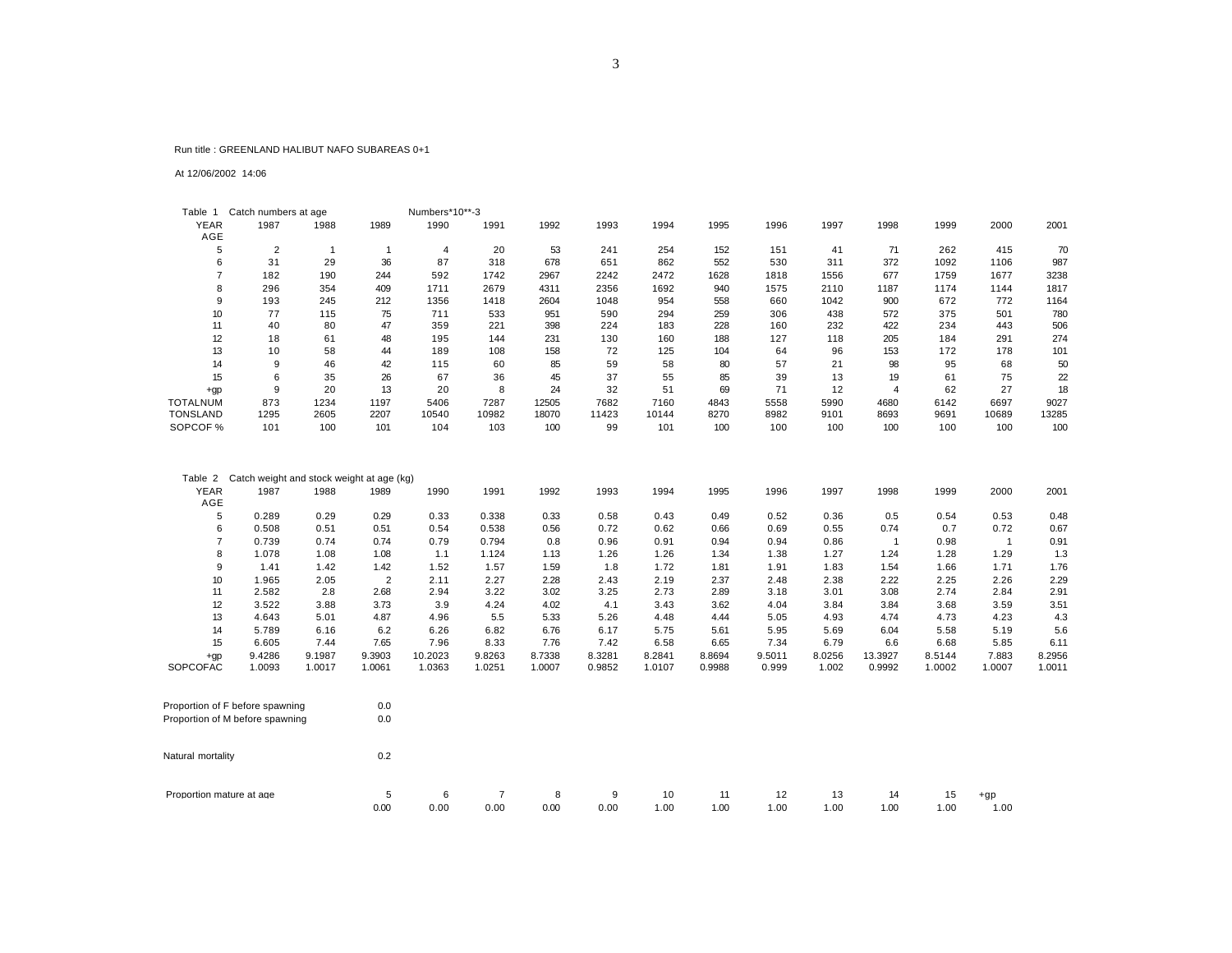Lowestoft VPA Version 3.1

12/06/2002 13:40

Extended Survivors Analysis

GREENLAND HALIBUT NAFO SUBAREAS 0+1

CPUE data from file tun.dat

Catch data for 15 years. 1987 to 2001. Ages 5 to 16.

| Fleet  |      | Firs Last | First | Last | Alpha | Beta |     |
|--------|------|-----------|-------|------|-------|------|-----|
|        | vear | vear      | age   | age  |       |      |     |
| Survey | 1997 | 2001      |       |      | 15    | 0.5  | 0.6 |

Time series weights :

Tapered time weighting not applied

Catchability analysis :

Catchability independent of stock size for all ages

Catchability independent of age for ages >= 10

Terminal population estimation :

 Survivor estimates shrunk towards the mean F of the final 3 years or the 2 oldest ages.

S.E. of the mean to which the estimates are shrunk = 1.000

 Minimum standard error for population estimates derived from each fleet = .300

Prior weighting not applied

Tuning converged after 77 iterations

1

Regression weights

1 1 1 1 1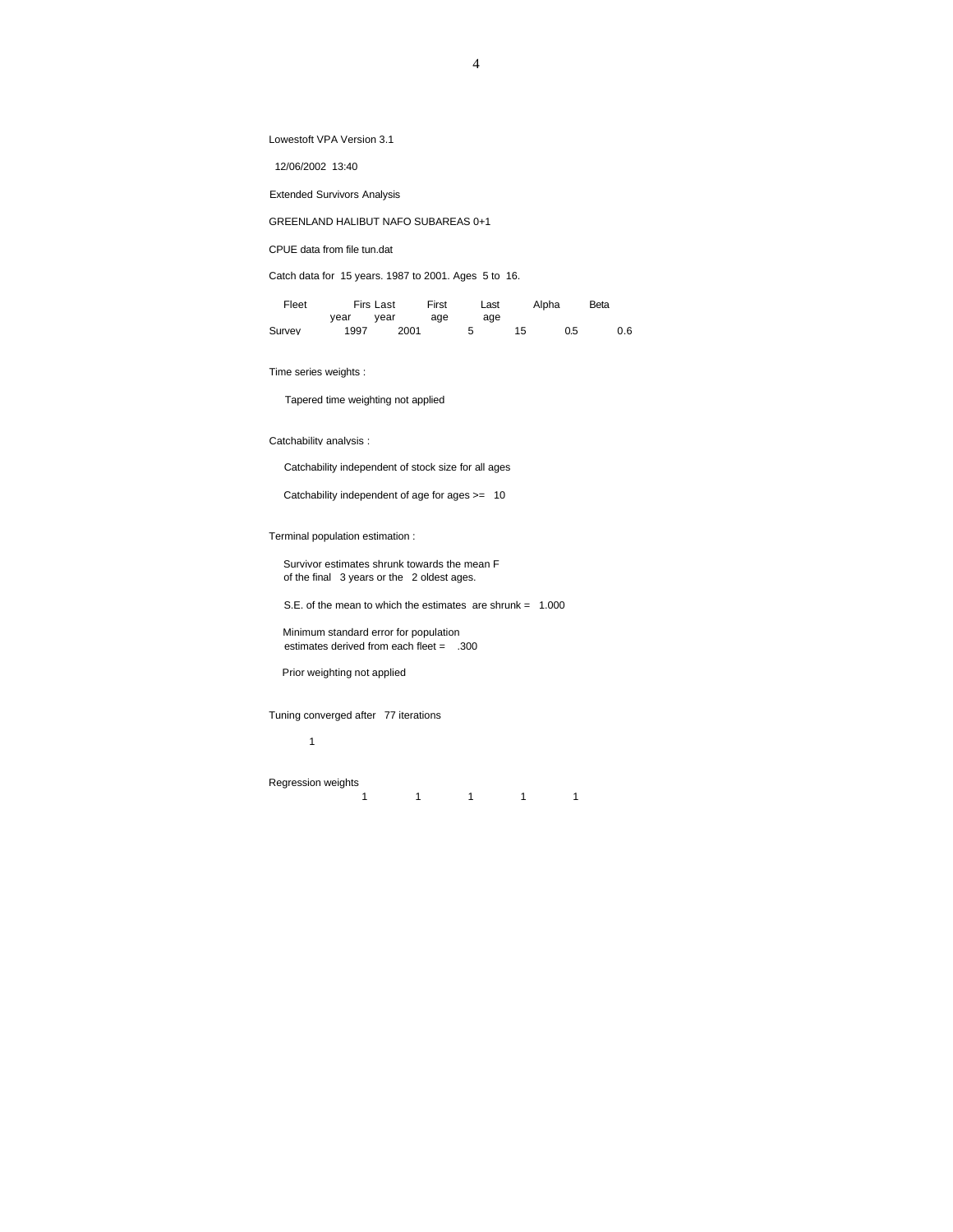| <b>Fishing mortalities</b> |       |       |       |       |       |
|----------------------------|-------|-------|-------|-------|-------|
| Age                        | 1997  | 1998  | 1999  | 2000  | 2001  |
| 5                          | 0.002 | 0.005 | 0.014 | 0.016 | 0.011 |
| 6                          | 0.033 | 0.028 | 0.092 | 0.075 | 0.048 |
| 7                          | 0.193 | 0.095 | 0.179 | 0.2   | 0.329 |
| 8                          | 0.361 | 0.221 | 0.236 | 0.169 | 0.348 |
| 9                          | 0.283 | 0.256 | 0.187 | 0.24  | 0.26  |
| 10                         | 0.167 | 0.248 | 0.161 | 0.207 | 0.408 |
| 11                         | 0.131 | 0.241 | 0.151 | 0.291 | 0.335 |
| 12                         | 0.089 | 0.163 | 0.157 | 0.285 | 0.294 |
| 13                         | 0.113 | 0.159 | 0.201 | 0.224 | 0.151 |
| 14                         | 0.038 | 0.162 | 0.14  | 0.114 | 0.09  |
| 15                         | 0.061 | 0.044 | 0.144 | 0.157 | 0.049 |
|                            |       |       |       |       |       |

#### XSA population numbers (Thousands)

|      | AGE |  |  |  |                                                                                                         |    |
|------|-----|--|--|--|---------------------------------------------------------------------------------------------------------|----|
| YFAR | 5   |  |  |  | 6 7 8 9 10 11 12 13 14                                                                                  | 15 |
|      |     |  |  |  |                                                                                                         |    |
|      |     |  |  |  | 1997 1.83E+04 1.05E+04 9.81E+03 7.70E+03 4.67E+03 3.15E+03 2.09E+03 1.53E+03 9.90E+02 6.24E+02 2.41E+02 |    |
|      |     |  |  |  | 1998 1.68E+04 1.49E+04 8.29E+03 6.63E+03 4.40E+03 2.88E+03 2.18E+03 1.50E+03 1.15E+03 7.23E+02 4.92E+02 |    |
|      |     |  |  |  | 1999 2.08E+04 1.37E+04 1.19E+04 6.18E+03 4.35E+03 2.79E+03 1.84E+03 1.40E+03 1.05E+03 8.03E+02 5.04E+02 |    |
|      |     |  |  |  | 2000 2.91E+04 1.68E+04 1.02E+04 8.14E+03 4.00E+03 2.96E+03 1.94E+03 1.30E+03 9.82E+02 7.00E+02 5.71E+02 |    |
|      |     |  |  |  | 2001 7.20E+03 2.35E+04 1.28E+04 6.84E+03 5.63E+03 2.57E+03 1.97E+03 1.19E+03 7.97E+02 6.43E+02 5.12E+02 |    |

#### Estimated population abundance at 1st Jan 2002

 0.00E+00 5.83E+03 1.83E+04 7.53E+03 3.96E+03 3.55E+03 1.40E+03 1.15E+03 7.25E+02 5.61E+02 4.81E+02 Taper weighted geometric mean of the VPA populations:

1.71E+04 1.44E+04 1.06E+04 7.07E+03 4.34E+03 2.61E+03 1.71E+03 1.13E+03 7.68E+02 5.19E+02 3.53E+02

Standard error of the weighted Log(VPA populations) :

0.3044 0.2172 0.2137 0.2292 0.2003 0.1799 0.2248 0.2593 0.2748 0.2873 0.3145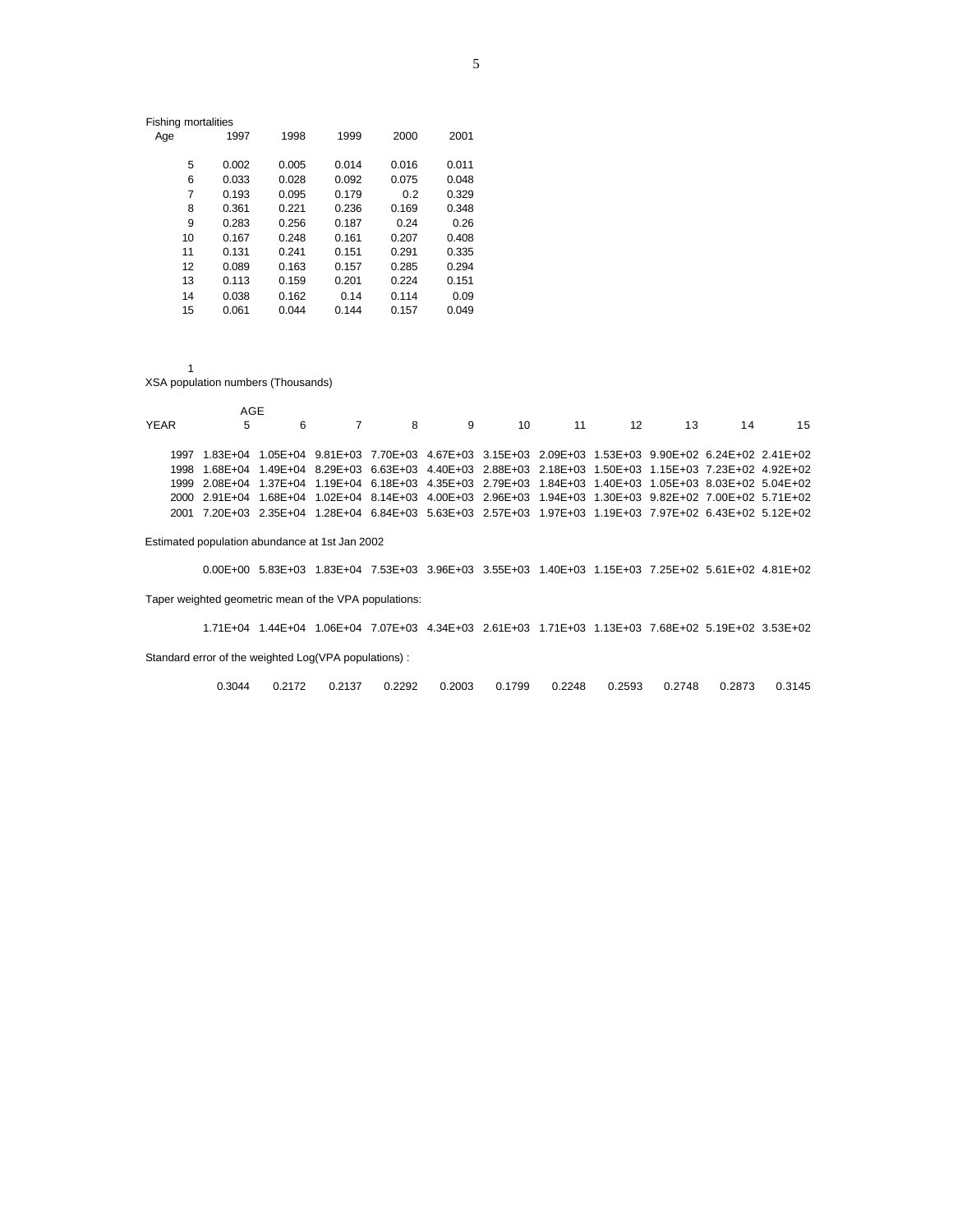Log catchability residuals.

Fleet : Survey

| Age |    | 1997     | 1998    | 1999    | 2000    | 2001    |
|-----|----|----------|---------|---------|---------|---------|
|     | 5  | $-13.31$ | 3.28    | 2.8     | 2.76    | 4.47    |
|     | 6  | $-0.16$  | 0.14    | 0.08    | $-0.08$ | 0.03    |
|     | 7  | 0.01     | 0.03    | 0.06    | $-0.07$ | $-0.03$ |
|     | 8  | 0.76     | $-0.03$ | $-0.13$ | $-0.4$  | $-0.2$  |
|     | 9  | 0.88     | $-0.35$ | $-0.95$ | 0.49    | $-0.07$ |
|     | 10 | 0.03     | 0.17    | $-0.12$ | $-0.03$ | $-0.07$ |
|     | 11 | 0.18     | $-0.01$ | $-0.11$ | 0.07    | 0.06    |
|     | 12 | $-0.01$  | $-0.05$ | 0.26    | $-0.25$ | $-0.1$  |
|     | 13 | 0.21     | $-0.19$ | 0.12    | $-0.1$  | 0.15    |
|     | 14 | $-0.28$  | $-0.54$ | 0.36    | $-0.78$ | $-0.24$ |
|     | 15 | 0.02     | 0.2     | $-0.02$ | 0.08    | 0.11    |
|     |    |          |         |         |         |         |

 Mean log catchability and standard error of ages with catchability independent of year class strength and constant w.r.t. time

| Age                                                                                  |  |  | 6 7 8 9 10 |  | 11 12 13 | 14 | - 15 |
|--------------------------------------------------------------------------------------|--|--|------------|--|----------|----|------|
| Mean Log q 3.6095 7.1424 7.5652 7.0261 6.4437 6.114 6.114 6.114 6.114 6.114 6.114    |  |  |            |  |          |    |      |
| S.E(Log q) 7.473 0.1186 0.0517 0.4433 0.7139 0.1112 0.1177 0.188 0.1809 0.5389 0.121 |  |  |            |  |          |    |      |

Regression statistics :

Ages with q independent of year class strength and constant w.r.t. time.

| Age |    | Slope   | t-value  | Intercept | RSquare | No Pts | Reg s.e | Mean Q |
|-----|----|---------|----------|-----------|---------|--------|---------|--------|
|     |    |         |          |           |         |        |         |        |
|     | 5  | $-0.63$ | $-0.317$ | 18.1      | 0.01    | 5      | 5.33    | 3.61   |
|     | 6  | 0.87    | 0.677    | -5        | 0.9     | 5      | 0.11    | 7.14   |
|     | 7  | 1.04    | $-0.239$ | $-8.3$    | 0.91    | 5      | 0.06    | 7.57   |
|     | 8  | 0.59    | 0.311    | $-0.5$    | 0.16    | 5      | 0.3     | 7.03   |
|     | 9  | 1.04    | $-0.012$ | $-7.04$   | 0.03    | 5      | 0.86    | 6.44   |
|     | 10 | 0.62    | 0.768    | $-0.8$    | 0.58    | 5      | 0.07    | 6.11   |
|     | 11 | 0.56    | 0.916    | $-0.15$   | 0.6     | 5      | 0.06    | 6.15   |
|     | 12 | 0.61    | 0.688    | $-0.88$   | 0.51    | 5      | 0.12    | 6.08   |
|     | 13 | 3.75    | $-1.176$ | $-42.08$  | 0.06    | 5      | 0.63    | 6.15   |
|     | 14 | 0.35    | 0.83     | 2.18      | 0.35    | 5      | 0.16    | 5.82   |
|     | 15 | 0.92    | 0.615    | $-5.26$   | 0.96    | 5      | 0.09    | 6.19   |
|     | 1  |         |          |           |         |        |         |        |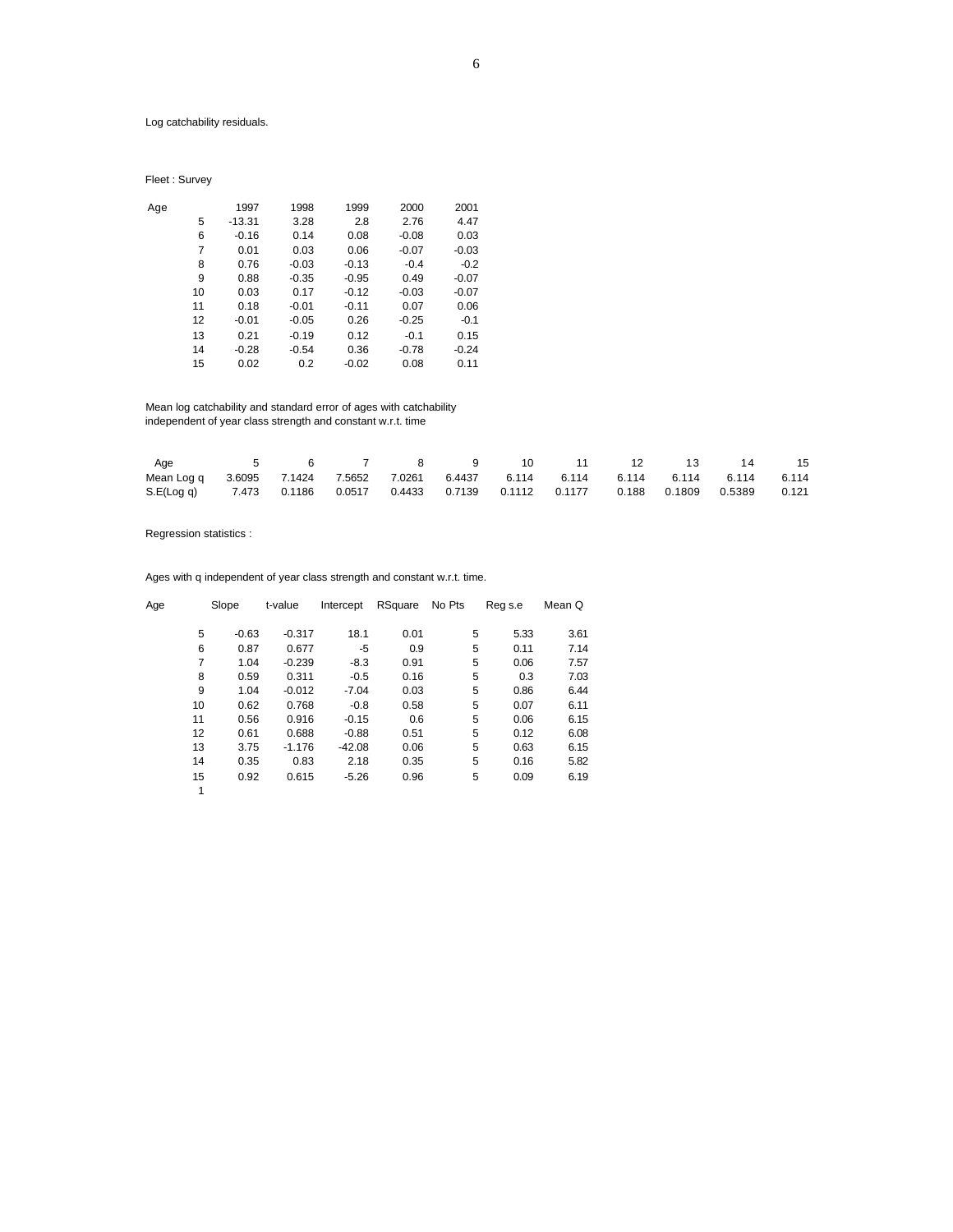Terminal year survivor and F summaries :

Age 5 Catchability constant w.r.t. time and dependent on age

Year class = 1996

| Fleet  |        | Int   | Ext | Var   | N | Scaled  | Estimated |  |
|--------|--------|-------|-----|-------|---|---------|-----------|--|
|        |        | : s.e | s.e | Ratio |   | Weights | - F       |  |
| Survey | 507123 | 8.186 |     |       |   | 0.015   |           |  |

| F shrinkage mean | 5457 | 0.985 | 0.012 |
|------------------|------|-------|-------|
|                  |      |       |       |

Weighted prediction :

| Survivors      |      | Ext<br>Int |     |  | Var   |       |  |
|----------------|------|------------|-----|--|-------|-------|--|
| at end of year |      | s.e        | s.e |  | Ratio |       |  |
|                | 5829 | 0.99       | 4.5 |  | 4.532 | 0.011 |  |

Age 6 Catchability constant w.r.t. time and dependent on age

Year class = 1995

| Fleet            |       | Int<br>s.e | Ext<br>s.e | Var<br>Ratio | N | Scaled<br>Weights | Estimated |
|------------------|-------|------------|------------|--------------|---|-------------------|-----------|
| Survey           | 18884 | 0.3        | 0.099      | 0.33         |   | 0.914             | 0.046     |
| F shrinkage mean | 13210 |            |            |              |   | 0.086             | 0.065     |

Weighted prediction :

| Survivors      |       | Int  | Ext |  | Var   |       |  |
|----------------|-------|------|-----|--|-------|-------|--|
| at end of year |       | s.e  | s.e |  | Ratio |       |  |
|                | 18311 | 0.29 |     |  | 0.348 | 0.048 |  |

# Age 7 Catchability constant w.r.t. time and dependent on age

Year class = 1994

| Fleet            |       | Int   | Ext   | Var   | N | Scaled         | Estimated |
|------------------|-------|-------|-------|-------|---|----------------|-----------|
|                  |       | s.e   | s.e   | Ratio |   | <b>Weights</b> | F         |
| Survey           | 7145  | 0.212 | 0.054 | 0.26  |   | 0.939          | 0.344     |
| F shrinkage mean | 17059 |       |       |       |   | 0.061          | 0.158     |

Weighted prediction :

| Survivors      |      | Int  | Ext  |   | Var   |       |
|----------------|------|------|------|---|-------|-------|
| at end of year |      | s.e  | s.e  |   | Ratio |       |
|                | 7534 | 0.21 | 0.13 | Δ | 0.63  | 0.329 |

Age 8 Catchability constant w.r.t. time and dependent on age

#### Year class = 1993

| Fleet            |      | Int<br>s.e | Ext<br>s.e | Var<br>Ratio | N |   | Scaled<br>Weights | Estimated |
|------------------|------|------------|------------|--------------|---|---|-------------------|-----------|
| Survey           | 3808 | 0.195      | 0.073      | 0.38         |   | 4 | 0.939             | 0.359     |
| F shrinkage mean | 7059 |            |            |              |   |   | 0.061             | 0.209     |

Weighted prediction :

| Survivors      |      | Int  | Ext | N | Var   |       |
|----------------|------|------|-----|---|-------|-------|
| at end of year |      | s.e  | s.e |   | Ratio |       |
|                | 3955 | 0.19 |     |   | 0.508 | 0.348 |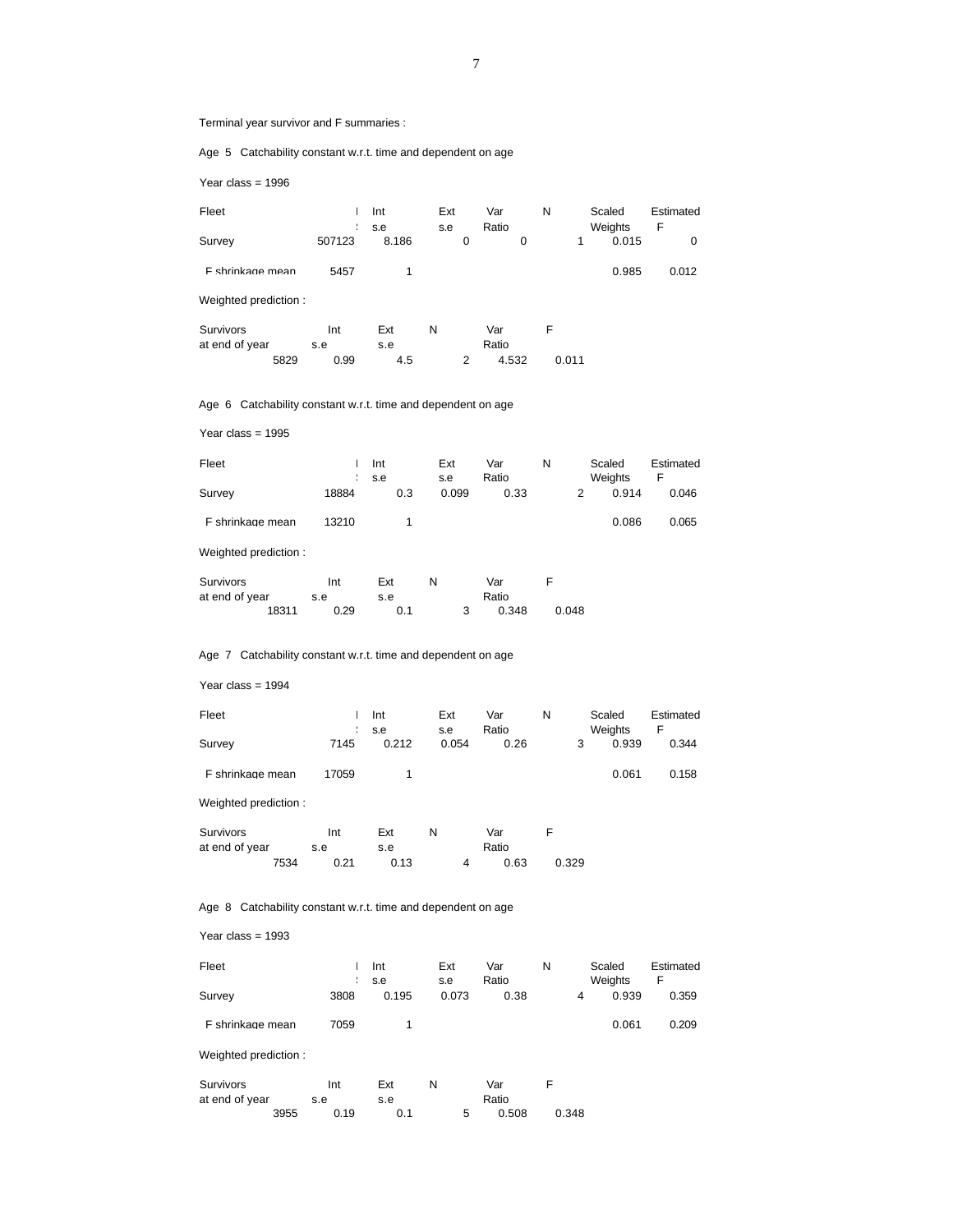Age 9 Catchability constant w.r.t. time and dependent on age

Year class = 1992

| Fleet            |      | Int<br>$\frac{1}{2}$ s.e. | Ext<br>s.e | Var<br>Ratio | N |              | Scaled<br>Weights | Estimated<br>F |
|------------------|------|---------------------------|------------|--------------|---|--------------|-------------------|----------------|
| Survey           | 3522 | 0.19                      | 0.176      | 0.92         |   | <sub>5</sub> | 0.941             | 0.262          |
| F shrinkage mean | 4092 |                           |            |              |   |              | 0.059             | 0.229          |

Weighted prediction :

| Survivors      |      | Int  | Ext  | N | Var   |      |  |
|----------------|------|------|------|---|-------|------|--|
| at end of year |      | s.e  | s.e  |   | Ratio |      |  |
|                | 3553 | 0.19 | 0.15 |   | 0.814 | 0.26 |  |

Age 10 Catchability constant w.r.t. time and dependent on age

Year class = 1991

| Fleet            |      | Int<br>s.e | Ext<br>s.e | Var<br>Ratio | N |   | Scaled<br>Weights | Estimated<br>F |
|------------------|------|------------|------------|--------------|---|---|-------------------|----------------|
| Survey           | 1341 | 0.166      | 0.068      | 0.41         |   | 5 | 0.948             | 0.423          |
| F shrinkage mean | 3079 |            |            |              |   |   | 0.052             | 0.206          |

Weighted prediction :

| Survivors      |      | Int  | Ext |  | Var   |       |
|----------------|------|------|-----|--|-------|-------|
| at end of year |      | s.e  | s.e |  | Ratio |       |
|                | 1400 | 0.17 |     |  | 0.624 | 0.408 |

Age 11 Catchability constant w.r.t. time and age (fixed at the value for age) 10

Year class = 1990

| Fleet            |      | Int   | Ext   | Var   | N |   | Scaled  | Estimated |
|------------------|------|-------|-------|-------|---|---|---------|-----------|
|                  |      | s.e   | s.e   | Ratio |   |   | Weights |           |
| Survey           | 1128 | 0.167 | 0.095 | 0.57  |   | 5 | 0.953   | 0.341     |
| F shrinkage mean | 1782 |       |       |       |   |   | 0.047   | 0.229     |

Weighted prediction :

| Survivors      |      | Int  | Ext  |  | Var   |       |
|----------------|------|------|------|--|-------|-------|
| at end of year |      | s.e  | s.e  |  | Ratio |       |
|                | 1152 | 0.17 | 0.09 |  | 0.566 | 0.335 |

Age 12 Catchability constant w.r.t. time and age (fixed at the value for age) 10

Year class = 1989

| Fleet            |      | Int<br>$\frac{1}{2}$ s.e. | Ext<br>s.e | Var<br>Ratio | N | Scaled<br>Weights |       | Estimated |  |
|------------------|------|---------------------------|------------|--------------|---|-------------------|-------|-----------|--|
| Survey           | 711  | 0.166                     | 0.101      | 0.61         |   | 5                 | 0.955 | 0.299     |  |
| F shrinkage mean | 1103 |                           |            |              |   |                   | 0.045 | 0.203     |  |

Weighted prediction :

| Survivors      |             | Int | Ext |       | Var |       |
|----------------|-------------|-----|-----|-------|-----|-------|
| at end of year | s.e         |     | s.e | Ratio |     |       |
|                | 725<br>0.16 |     |     | 0.592 |     | 0.294 |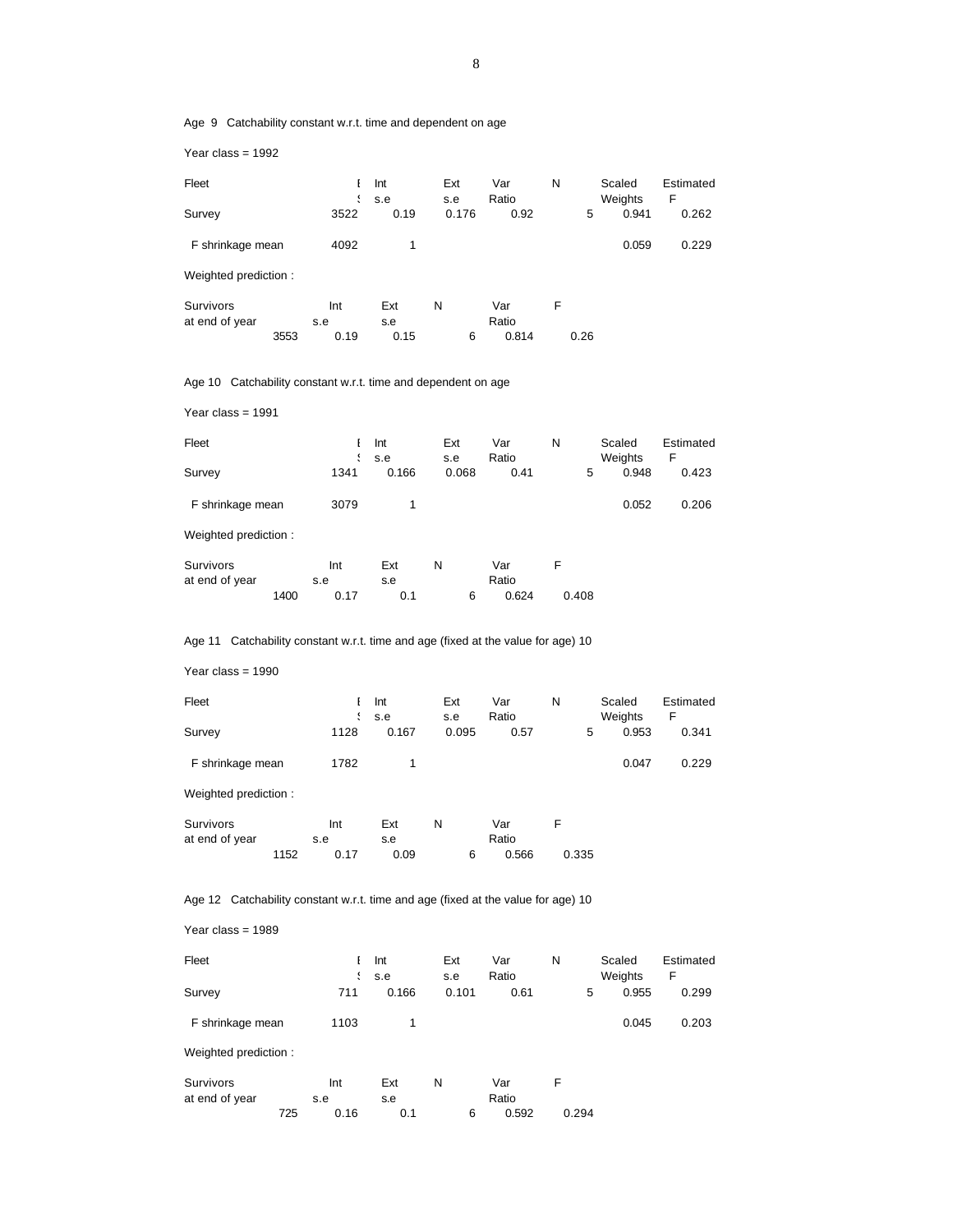Age 13 Catchability constant w.r.t. time and age (fixed at the value for age) 10

Year class = 1988

| Fleet                                                                            |     | $\ddot{\phantom{1}}$ | Int<br>s.e | Ext<br>s.e | Var<br>Ratio | N     | Scaled<br>Weights | Estimated<br>F |  |  |  |  |  |
|----------------------------------------------------------------------------------|-----|----------------------|------------|------------|--------------|-------|-------------------|----------------|--|--|--|--|--|
| Survey                                                                           |     | 567                  | 0.152      | 0.107      | 0.7          | 5     | 0.966             | 0.149          |  |  |  |  |  |
| F shrinkage mean                                                                 |     | 424                  | 1          |            |              |       | 0.034             | 0.195          |  |  |  |  |  |
| Weighted prediction:                                                             |     |                      |            |            |              |       |                   |                |  |  |  |  |  |
| <b>Survivors</b><br>at end of year                                               |     | Int<br>s.e           | Ext<br>s.e | N          | Var<br>Ratio | F     |                   |                |  |  |  |  |  |
|                                                                                  | 561 | 0.15                 | 0.1        | 6          | 0.641        | 0.151 |                   |                |  |  |  |  |  |
| Age 14 Catchability constant w.r.t. time and age (fixed at the value for age) 10 |     |                      |            |            |              |       |                   |                |  |  |  |  |  |
| Year class = $1987$                                                              |     |                      |            |            |              |       |                   |                |  |  |  |  |  |

| Fleet            |     | Int  | Ext   | Var   | N |   | Scaled  | Estimated |
|------------------|-----|------|-------|-------|---|---|---------|-----------|
|                  |     | s.e  | s.e   | Ratio |   |   | Weights | F         |
| Survey           | 489 | 0.15 | 0.079 | 0.53  |   | 5 | 0.965   | 0.088     |
| F shrinkage mean | 303 |      |       |       |   |   | 0.035   | 0.139     |

Weighted prediction :

| Survivors      |             | Int | Ext  | N |       | Var   |  |      |
|----------------|-------------|-----|------|---|-------|-------|--|------|
| at end of year | s.e         |     | s.e  |   | Ratio |       |  |      |
|                | 481<br>0.15 |     | 0.08 |   |       | 0.538 |  | 0.09 |

Age 15 Catchability constant w.r.t. time and age (fixed at the value for age) 10

Year class = 1986

| Fleet                              |     | $\ddot{\phantom{1}}$ | Int<br>s.e | Ext<br>s.e | Var<br>Ratio | N     | Scaled<br>Weights | Estimated<br>F |
|------------------------------------|-----|----------------------|------------|------------|--------------|-------|-------------------|----------------|
| Survey                             |     | 411                  | 0.149      | 0.12       | 0.81         | 5     | 0.971             | 0.047          |
| F shrinkage mean                   |     | 155                  | 1          |            |              |       | 0.029             | 0.121          |
| Weighted prediction:               |     |                      |            |            |              |       |                   |                |
| <b>Survivors</b><br>at end of year |     | Int<br>s.e           | Ext<br>s.e | N          | Var<br>Ratio | F     |                   |                |
|                                    | 399 | 0.15                 | 0.13       | 6          | 0.877        | 0.049 |                   |                |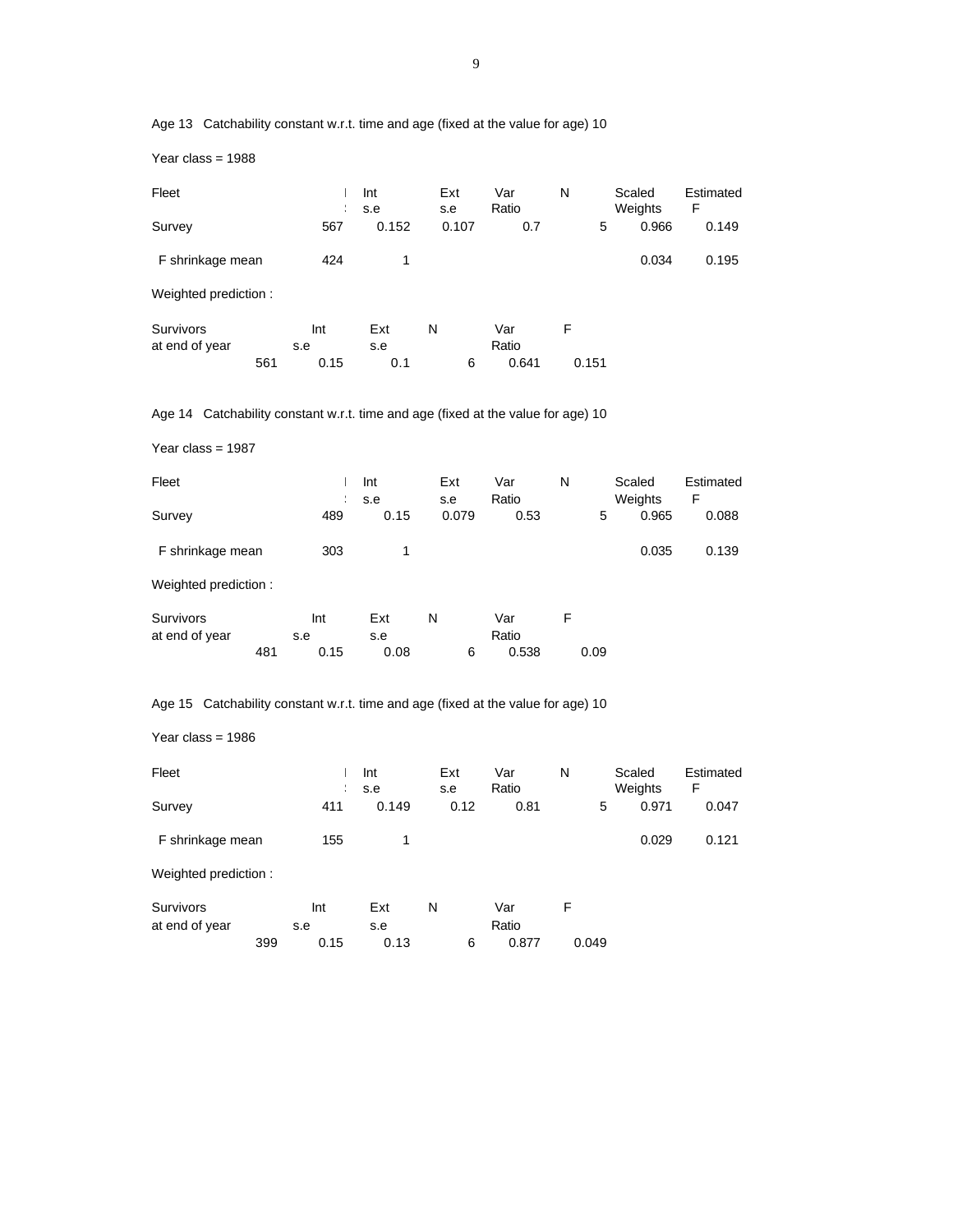| Table 8          | Fishing mortality (F) at age |        |        |        |        |        |        |        |        |        |        |        |        |        |        |            |
|------------------|------------------------------|--------|--------|--------|--------|--------|--------|--------|--------|--------|--------|--------|--------|--------|--------|------------|
| <b>YEAR</b>      | 1987                         | 1988   | 1989   | 1990   | 1991   | 1992   | 1993   | 1994   | 1995   | 1996   | 1997   | 1998   | 1999   | 2000   | 2001   | FBAR 99-01 |
| AGE              |                              |        |        |        |        |        |        |        |        |        |        |        |        |        |        |            |
| 5.               | 0.0002                       | 0.0001 | 0.0001 | 0.0002 | 0.0013 | 0.0034 | 0.0152 | 0.0157 | 0.0109 | 0.013  | 0.0025 | 0.0047 | 0.014  | 0.0159 | 0.0108 | 0.0136     |
| 6                | 0.0036                       | 0.0027 | 0.0024 | 0.0055 | 0.0217 | 0.0545 | 0.053  | 0.0692 | 0.0428 | 0.0477 | 0.0334 | 0.0279 | 0.0924 | 0.0754 | 0.0476 | 0.0718     |
|                  | 0.031                        | 0.027  | 0.0282 | 0.0496 | 0.1447 | 0.2876 | 0.2564 | 0.291  | 0.1806 | 0.1936 | 0.1926 | 0.0946 | 0.1787 | 0.2004 | 0.3285 | 0.2359     |
| 8                | 0.0802                       | 0.0777 | 0.0748 | 0.2811 | 0.3297 | 0.6359 | 0.3904 | 0.3139 | 0.1706 | 0.2663 | 0.3606 | 0.2206 | 0.2358 | 0.1689 | 0.3476 | 0.2508     |
| 9                | 0.0828                       | 0.0882 | 0.0609 | 0.3775 | 0.3982 | 0.6229 | 0.3064 | 0.2694 | 0.1608 | 0.1738 | 0.2832 | 0.2564 | 0.1871 | 0.2402 | 0.2596 | 0.229      |
| 10               | 0.0566                       | 0.0649 | 0.0351 | 0.2972 | 0.2487 | 0.512  | 0.2734 | 0.1311 | 0.1082 | 0.1243 | 0.1671 | 0.2478 | 0.1611 | 0.2075 | 0.4081 | 0.2589     |
| 11               | 0.0452                       | 0.0768 | 0.034  | 0.234  | 0.1409 | 0.2977 | 0.2137 | 0.1268 | 0.1423 | 0.0901 | 0.1307 | 0.2408 | 0.1514 | 0.2906 | 0.3346 | 0.2589     |
| 12               | 0.0324                       | 0.09   | 0.0603 | 0.193  | 0.1383 | 0.2146 | 0.1489 | 0.233  | 0.1859 | 0.1099 | 0.0888 | 0.1634 | 0.1567 | 0.2854 | 0.294  | 0.2454     |
| 13               | 0.0238                       | 0.1387 | 0.0866 | 0.3548 | 0.1555 | 0.2217 | 0.0955 | 0.209  | 0.2335 | 0.0888 | 0.1134 | 0.1591 | 0.2007 | 0.2237 | 0.1508 | 0.1917     |
| 14               | 0.0276                       | 0.1453 | 0.1411 | 0.3407 | 0.1805 | 0.1764 | 0.1201 | 0.1039 | 0.2005 | 0.1937 | 0.0379 | 0.1622 | 0.1401 | 0.1135 | 0.0899 | 0.1145     |
| 15               | 0.0257                       | 0.1425 | 0.1142 | 0.35   | 0.1687 | 0.1999 | 0.1082 | 0.157  | 0.218  | 0.1418 | 0.0614 | 0.0436 | 0.1437 | 0.1567 | 0.0487 | 0.1164     |
| $+gp$            | 0.0257                       | 0.1425 | 0.1142 | 0.35   | 0.1687 | 0.1999 | 0.1082 | 0.157  | 0.218  | 0.1418 | 0.0614 | 0.0436 | 0.1437 | 0.1567 | 0.0487 |            |
| <b>FBAR 7-13</b> | 0.0503                       | 0.0805 | 0.0543 | 0.2553 | 0.2223 | 0.3989 | 0.2407 | 0.2249 | 0.1688 | 0.1495 | 0.1909 | 0.1975 | 0.1816 | 0.2309 | 0.3033 |            |

Run title : GREENLAND HALIBUT NAFO SUBAREAS 0+1

#### At 11/06/2002 19:15

Terminal Fs derived using XSA (With F shrinkage)

| Table 10 | Stock number at age (start of year) |       |       |       | Numbers*10**-3 |       |       |       |       |       |       |       |       |       |       |              |             |
|----------|-------------------------------------|-------|-------|-------|----------------|-------|-------|-------|-------|-------|-------|-------|-------|-------|-------|--------------|-------------|
| YEAR     | 1987                                | 1988  | 1989  | 1990  | 1991           | 1992  | 1993  | 1994  | 1995  | 1996  | 1997  | 1998  | 1999  | 2000  | 2001  | 2002         | <b>GMST</b> |
| AGE      |                                     |       |       |       |                |       |       |       |       |       |       |       |       |       |       |              |             |
|          | 14506                               | 20236 | 21440 | 20005 | 17280          | 17080 | 17678 | 18058 | 15526 | 12959 | 18273 | 16779 | 20848 | 29108 | 7197  | $\mathbf{0}$ | 17574       |
| 6        | 9650                                | 11875 | 16567 | 17553 | 16375          | 14129 | 13936 | 14256 | 14555 | 12574 | 10473 | 14923 | 13673 | 16832 | 23456 | 5829         | 13700       |
|          | 6597                                | 7873  | 9696  | 13531 | 14292          | 13119 | 10955 | 10821 | 10892 | 11417 | 9815  | 8293  | 11882 | 10207 | 12780 | 18311        | 10472       |
| 8        | 4246                                | 5236  | 6274  | 7718  | 10543          | 10125 | 8056  | 6940  | 6622  | 7444  | 7703  | 6628  | 6177  | 8136  | 6839  | 7534         | 7016        |
| 9        | 2684                                | 3208  | 3967  | 4766  | 4771           | 6208  | 4389  | 4464  | 4151  | 4571  | 4670  | 4397  | 4352  | 3995  | 5626  | 3955         | 4277        |
| 10       | 1546                                | 2023  | 2405  | 3056  | 2676           | 2623  | 2726  | 2645  | 2792  | 2894  | 3146  | 2880  | 2786  | 2955  | 2572  | 3553         | 2591        |
| 11       | 1001                                | 1196  | 1552  | 1901  | 1859           | 1708  | 1287  | 1698  | 1900  | 2051  | 2092  | 2179  | 1841  | 1941  | 1966  | 1400         | 1673        |
| 12       | 624                                 | 783   | 907   | 1228  | 1232           | 1322  | 1038  | 851   | 1225  | 1349  | 1535  | 1503  | 1402  | 1295  | 1189  | 1152         | 1117        |
| 13       | 470                                 | 495   | 586   | 699   | 829            | 878   | 873   | 733   | 552   | 833   | 990   | 1150  | 1045  | 982   | 797   | 725          | 751         |
| 14       | 366                                 | 376   | 353   | 440   | 402            | 581   | 576   | 650   | 487   | 358   | 624   | 723   | 803   | 700   | 643   | 561          | 499         |
| 15       | 261                                 | 291   | 266   | 251   | 256            | 274   | 399   | 418   | 480   | 326   | 241   | 492   | 504   | 571   | 512   | 481          | 330         |
| $+qp$    | 391                                 | 166   | 134   | 75    | 57             | 146   | 344   | 386   | 387   | 591   | 224   | 106   | 510   | 205   | 418   | 725          |             |
| TOTAL    | 42342                               | 53759 | 64147 | 71224 | 70571          | 68194 | 62257 | 61920 | 59567 | 57367 | 59784 | 60054 | 65823 | 76928 | 63995 | 44228        |             |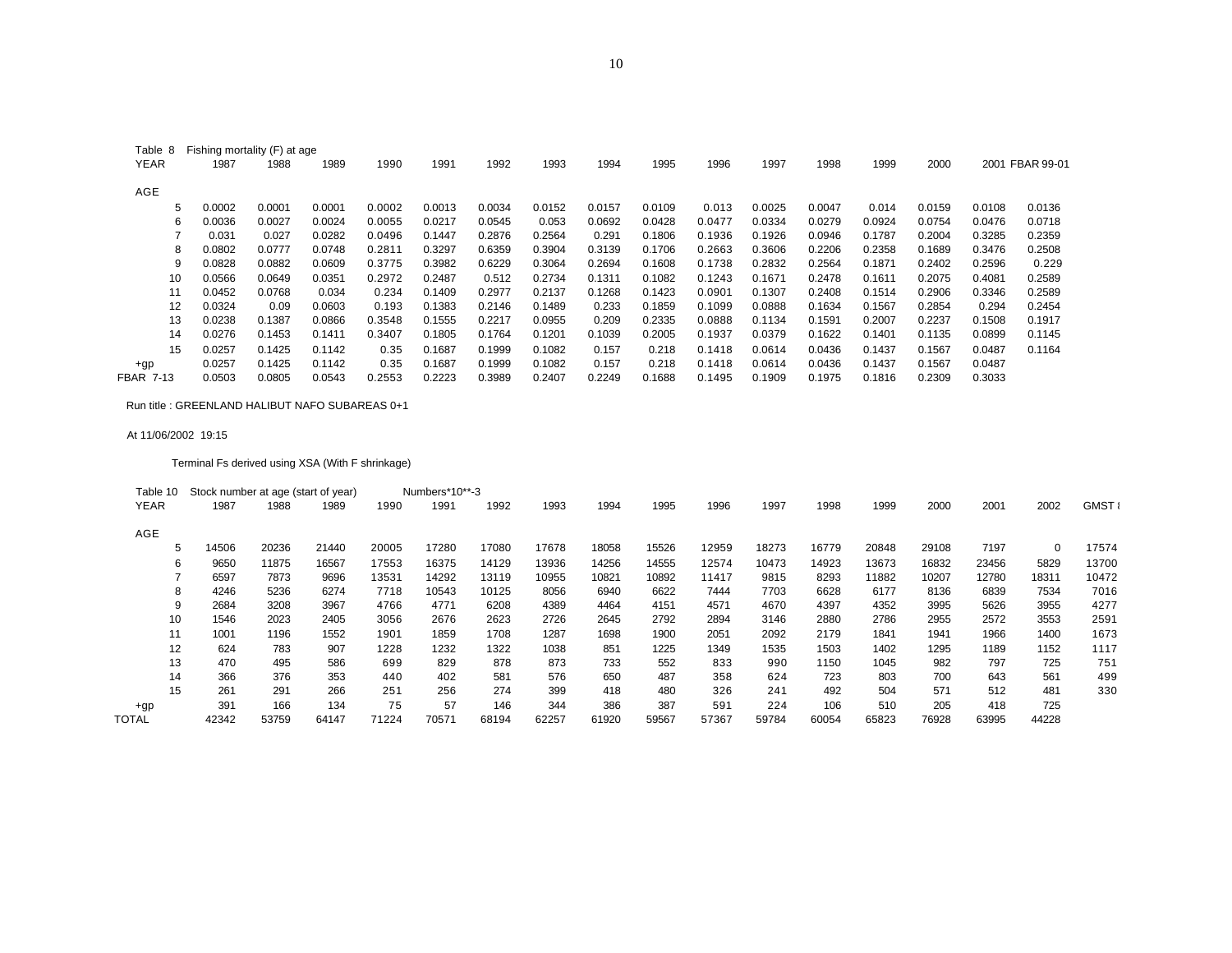# Run title : GREENLAND HALIBUT NAFO SUBAREAS 0+1

# At 12/06/2002 13:41

Table 16 Summary (without SOP correction)

Terminal Fs derived using XSA (With F shrinkage)

|        |      | RECRUITS TOTALBIO TOTSPBIO |          |          |          | LANDINGS YIELD/SSB | <b>FBAR 7-13</b> |
|--------|------|----------------------------|----------|----------|----------|--------------------|------------------|
|        |      | Age 5                      |          |          |          |                    |                  |
|        | 1987 | 14506                      | 39860    | 17529    | 1295     | 0.0739             | 0.0503           |
|        | 1988 | 20236                      | 46984    | 19022    | 2605     | 0.1369             | 0.0805           |
|        | 1989 | 21440                      | 54937    | 20686    | 2207     | 0.1067             | 0.0543           |
|        | 1990 | 20005                      | 68314    | 25809    | 10540    | 0.4084             | 0.2553           |
|        | 1991 | 17280                      | 72617    | 27279    | 10982    | 0.4026             | 0.2223           |
|        | 1992 | 17080                      | 73824    | 28468    | 18070    | 0.6347             | 0.3989           |
|        | 1993 | 17678                      | 77888    | 29033    | 11423    | 0.3934             | 0.2407           |
|        | 1994 | 18058                      | 69191    | 26317    | 10144    | 0.3854             | 0.2249           |
|        | 1995 | 15526                      | 72184    | 28344    | 8270     | 0.2918             | 0.1688           |
|        | 1996 | 12959                      | 78646    | 33495    | 8982     | 0.2682             | 0.1495           |
|        | 1997 | 18273                      | 70649    | 31542    | 9101     | 0.2885             | 0.1909           |
|        | 1998 | 16779                      | 76076    | 33360    | 8693     | 0.2606             | 0.1975           |
|        | 1999 | 20848                      | 81205    | 33599    | 9691     | 0.2884             | 0.1816           |
|        | 2000 | 29108                      | 84666    | 29586    | 10689    | 0.3613             | 0.2309           |
|        | 2001 | 7197                       | 78995    | 29402    | 13285    | 0.4518             | 0.3033           |
|        |      |                            |          |          |          |                    |                  |
| Arith. |      |                            |          |          |          |                    |                  |
| Mean   |      | 17798                      | 69736    | 27565    | 9065     | 0.3168             | 0.1967           |
| Units  |      | (Thousands)                | (Tonnes) | (Tonnes) | (Tonnes) |                    |                  |